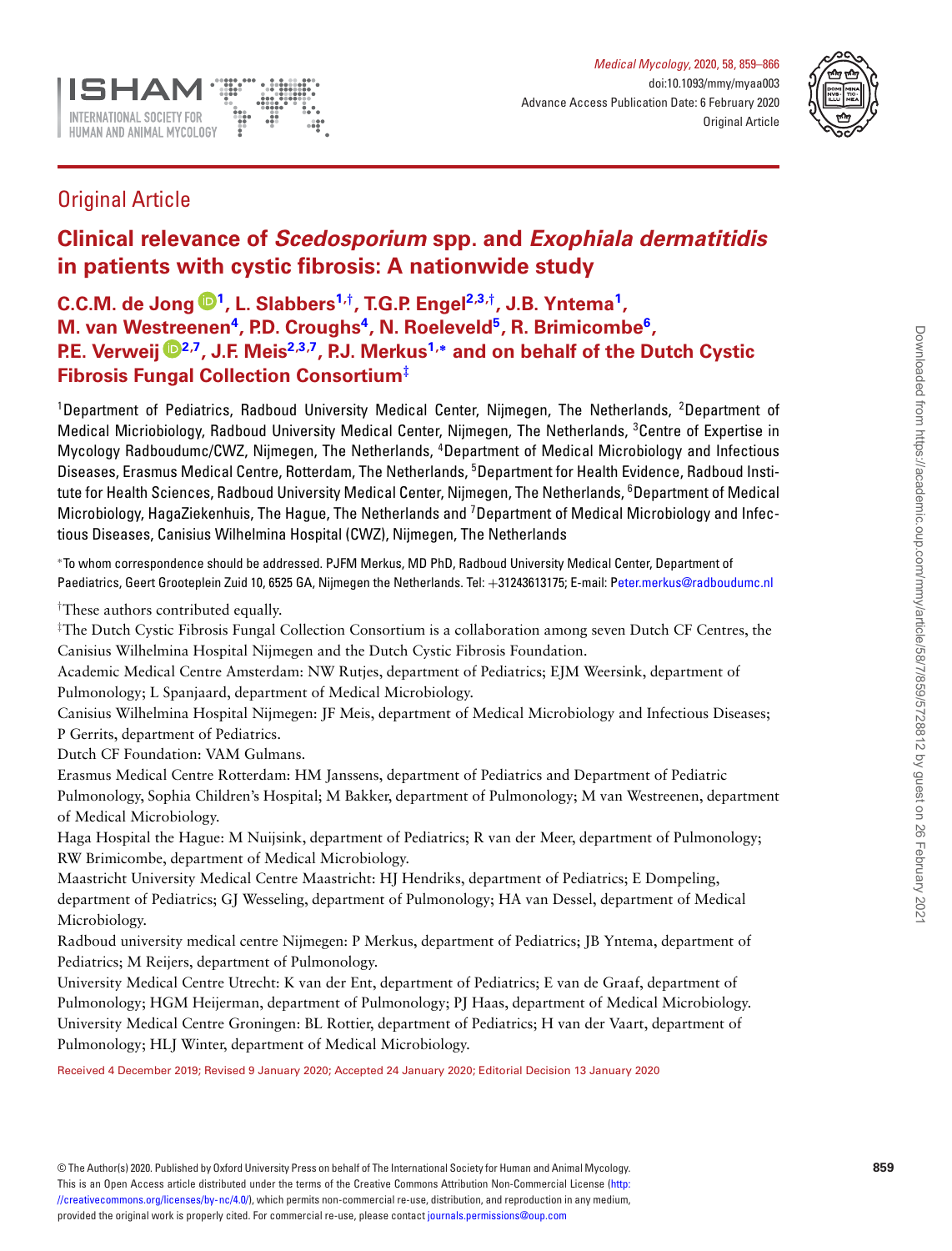# **Abstract**

An increased prevalence of various filamentous fungi in sputum samples of patients with cystic fibrosis (CF) has been reported. The clinical significance, however, is mostly unclear. The aim of this study was to investigate the clinical relevance of *Scedosporium* spp. and *Exophiala dermatitidis* from sputum samples of patients with CF in the Netherlands. In this cross-sectional study, all CF patients of the Dutch national CF registry who were treated at five of the seven recognized CF centers during a 3-year period were included. We linked clinical data of the national CF registry with the national Dutch filamentous fungal database. We investigated the association between clinical characteristics and a positive sputum sample for *Scedosporium* spp. and *E. dermatitidis,* using logistic regression. Positive cultures for fungi were obtained from 3787 sputum samples from 699 of the 1312 patients with CF. *Scedosporium* spp. was associated with severe genotype, CFrelated diabetes, several microorganisms, and inhaled antibiotics. *E. dermatitidis* was associated with older age, female sex, and *Aspergillus* spp. CF patients with and without *Scedosporium* spp. or *E. dermatitidis* seemed comparable in body mass index and lung function. This study suggests that *Scedosporium* spp. and *E. dermatitidis* are probably no major pathogens in CF patients in the Netherlands. Greater understanding of epidemiologic trends, risk factors, and pathogenicity of filamentous fungi in the respiratory tracts of patients with CF is needed.

**Key words:** cystic fibrosis, filamentous fungi, *Scedosporium*, *Exophiala*, epidemiology.

# **Introduction**

Cystic fibrosis (CF) is the most common lethal autosomal recessive disease among populations with northern European ancestry[.1](#page-6-0) It is a multiorgan disorder and mostly affects the lungs. Progressive chronic lung inflammation and infection is responsible for at least  $80\%$  of CF-related deaths.<sup>1[,2](#page-6-1)</sup> The main cause of chronic lung inflammation and infection are bacteria, such as *Staphylococcus aureus*, *Burkholderia cepacia*, *Stenotrophomonas maltophilia,* and *Pseudomonas aeruginosa.*[2](#page-6-1) In addition to bacteria, filamentous fungi are increasingly recovered in respiratory cultures from patients with CF[.3–](#page-7-0)[5](#page-7-1) *Aspergillus fumigatus* is the fungus most frequently cultured in patients with CF. Reported prevalence rates based on sputum cultures vary from 16% to 57% in CF patients.<sup>3[–8](#page-7-2)</sup> It has been associated with allergic bronchopulmonary aspergillosis (ABPA), hospitalization, and lung function decline[.7](#page-7-3) *Scedosporium species* have been reported as the second most prevalent filamentous fungus isolated in sputa from 2 to 9% of the patients with  $CF^{3,5,9,10}$  $CF^{3,5,9,10}$  $CF^{3,5,9,10}$  $CF^{3,5,9,10}$  $CF^{3,5,9,10}$ Its isolation has been associated with older age, white race, and inhaled antibiotic use[.10](#page-7-5)[,11](#page-7-6) The genus *Scedosporium* is an ubiquitous filamentous fungus present mainly in soil, sewage, and polluted waters[.12](#page-7-7) Several species of *Scedosporium* have been reported in CF: *Scedosporium apiospermum*, *Scedosporium boydii*, *Lomentospora prolificans* and *Scedosporium aurantiacum, Scedosporium ellipsoideum, Scedosporium minutisporum.*[13](#page-7-8) The black yeast *Exophiala dermatitidis* is able to grow as a filamentous fungus in humid environments such as dishwashers and steam baths<sup>14</sup> and has been isolated from a significant percentage  $(1-16\%)$  of CF patients.<sup>6,[13](#page-7-8)[,15](#page-7-11)</sup>

The clinical relevance of these two filamentous fungi is unclear, leading to a lack of guidelines for clinical management.<sup>16</sup> Besides *A. fumigatus,* other filamentous fungi are increasingly

reported as well, although mostly in small numbers and in single center studies[.13,](#page-7-8)[15](#page-7-11)[,17](#page-7-13) Whether presence of *Scedosporium* spp. and *E. dermatitidis* in the lungs only causes harmless colonization of the airways, or also constitutes a clinically relevant risk for patients with CF remains a matter of debate[.10,](#page-7-5)[16,](#page-7-12)[18,](#page-7-14)[19](#page-7-15)

The aim of this study was to investigate the clinical relevance of *Scedosporium* spp. and *E. dermatitidis* from sputum samples of patients with CF seen in Dutch CF centres during a 3-year period.

# **Methods**

#### Design and procedures

In this cross-sectional study, all CF patients of the Dutch national CF registry who were treated at five of the seven recognized CF centers between March 22, 2010, and March 27, 2013 were included. Patients with a history of lung transplantation were excluded. We linked the national CF registry with the Dutch CF Fungal Collection Consortium (DCFFCC). Data were pseudonymized prior to analysis. Formal approval from the institutional review board was waived.

# National CF registry

The national CF registry was established to support scientific research and improve CF care and treatment.<sup>20</sup> It covers 98% of all patients with CF in the Netherlands. The five included centers represent 82% of the patients. The diagnosis of CF disease was based on typical clinical features associated with a positive sweat test (chloride >60 mmol/l) and/or the presence of two known pathogenic cystic fibrosis transmembrane conductance Rregulator (CFTR) mutations.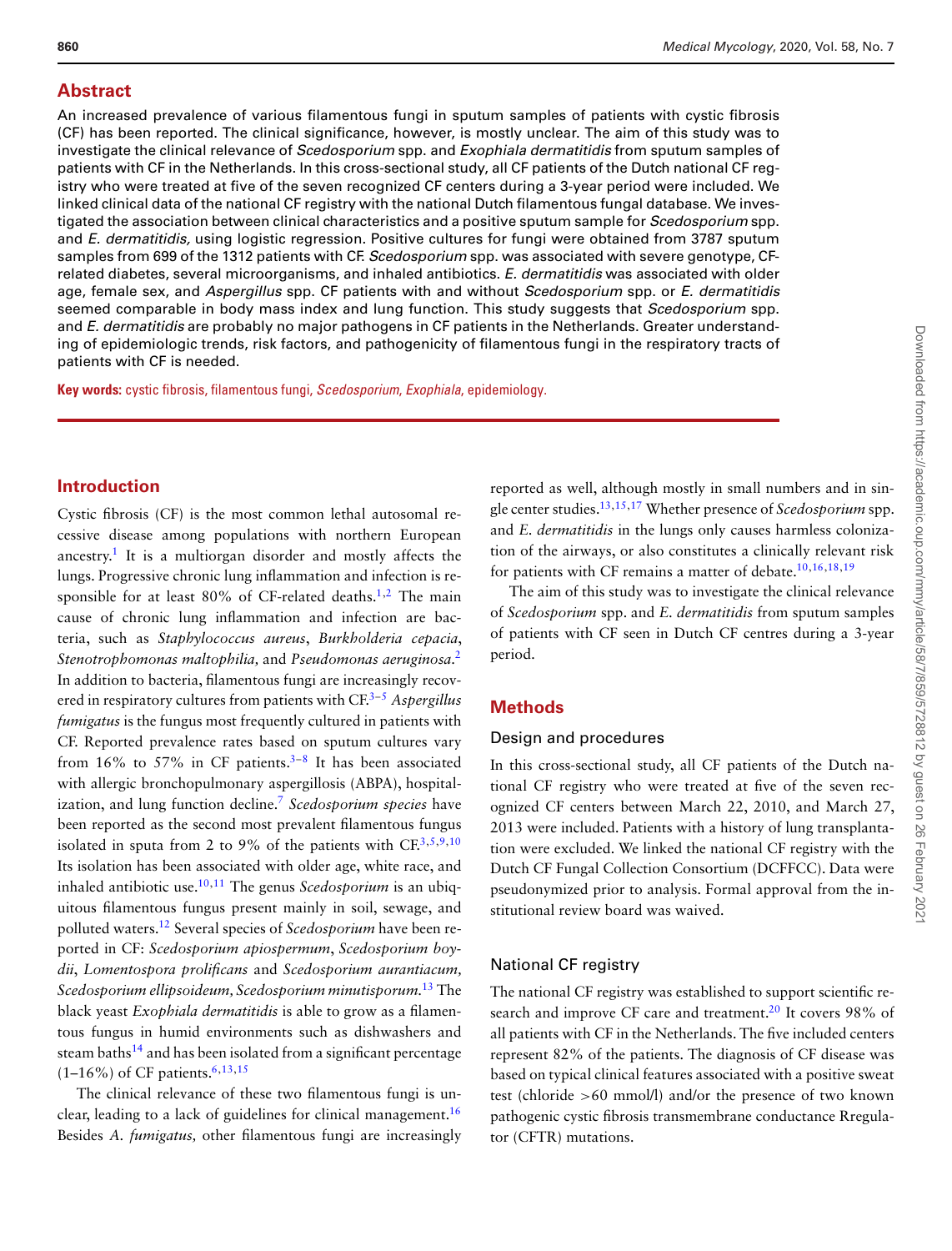## Clinical characteristics

The following parameters were retrieved from the national CF registry: age, sex, body mass index (BMI), CFTR mutation, CFrelated diabetes (CFRD), allergic bronchopulmonary aspergillosis (ABPA), lung function (forced expiratory volume in 1 second (FEV<sub>1</sub>) % predicted), presence of positive sputum sample(s) for *Pseudomonas aeruginosa*, *Stenotrophomonas maltophilia, Staphylococcus aureus*, *Burkholderia cepacia*, nontuberculous mycobacteria*,* and *Aspergillus* spp., use of inhaled or oral corticosteroids, azithromycin or inhalation antibiotics, and history of lung transplantation.  $FEV_1$  was measured at least 4 times a year during routine visits, and the highest value per year was recorded. A patient receiving daily insulin during at least 1 year of the research period was classified as having CFRD. Continuous inhaled antibiotics or oral azithromycin use was defined as use for more than 3 months during at least 1 year. Sputum cultures of the year 2010 and 2011 were linked to clinical data from the national CF registry of the year 2011, and sputum cultures of the year 2012 and 2013 were linked to clinical data from the national CF registry of the year 2012.

# Dutch CF fungal collection consortium

The DCFFCC was established to study the epidemiology, microbiological characteristics, and clinical relevance of fungal infection and colonization among patients with CF in the Netherlands. For this aim, we collected all sputum cultures positive for filamentous fungi from patients with CF who were treated at the five participating CF centers in the Netherlands between March 22, 2010, and March 27, 2013. At the local hospital, sputum samples were collected and examined for fungi 4 times a year during routine visits and during hospitalization. Therefore, we considered patients of whom we did not receive a sputum culture as negative. Measurement bias was avoided by excluding the two centers who participated only partially and did not send all positive sputum samples and by using one reference lab for molecular identification.

# Fungal culture media and methods

Details on the fungal culture media and methods were previously published[.13](#page-7-8) Briefly, agar plates were provided to the participating laboratories from a central location. Every week, batches of filamentous fungi, recovered at the participating laboratories, were transported to a central microbiology laboratory of Canisius Wilhelmina Hospital Nijmegen on the original plates. Samples were inoculated onto Sabouraud dextrose agar (SDA, Oxoid, Basingstoke, UK) and medium B+ agar plates. $21$ All inoculated plates were incubated aerobically at 30°C for 3 weeks and checked for growth daily in the first week and twice per week in the second and third week. The reference

laboratory identified the isolates with internal transcribed spacer sequencing and registered the fungus in the DCFFCC database.<sup>22</sup>

# Statistical analyses

We compared patients with a positive sputum sample with patients without a positive sputum sample for *Scedosporium* spp. and *Exophiala dermatitidis*, using  $\chi^2$ , Fisher exact, and *t* tests. We investigated the association between clinical characteristics and a positive sputum sample for *Scedosporium* spp. and *Exophiala dermatitidis* using logistic regression analysis with adjustment for sex and age. We did a sensitivity analysis comparing patients with more than one positive sputum sample with patients without a positive sputum sample. We used STATA software (version 14; College Station, TX, USA) for all analysis.

## **Results**

During the study period, 699 (53%) of the 1312 patients with CF had at least one positive sputum sample. In total, 3787 samples containing fungal isolates were obtained. A large variety of 107 species of filamentous fungi was encountered in CF patients. The median age was 21 years (range 0–72). The median number of positive sputum samples per patient in this study was three (range 1–35).

*Scedosporium* spp. were recovered from 94 (7%) of the 1312 patients with CF and from 225 sputum samples (6%) during the research period (Table [1\)](#page-3-0). The mean age of these 94 patients was 22 years (range 0–56), and the majority was female and had two severe CFTR mutations (class I–III) (Table [2\)](#page-3-1). The median number of sputum samples per patient with *Scedosporium* spp. was 11 (range 1–35).

The clinical characteristics of patients with CF and at least one positive sputum sample of *Scedosporium* spp. compared to those without a positive sputum sample with *Scedosporium* spp. are shown in Figure [1.](#page-4-0) The two groups were comparable with respect to age and inhaled corticosteroid use. Severe genotype (odds ratio 2.86, 95% confidence interval [CI] 1.42–5.76), CF-related diabetes (1.80, 1.10–2.95), use of inhaled antibiotics (1.60, 1.03–2.48), and coinfection with *Stenotrophomonas maltophilia* (2.47, 1.37–4.45)*, Staphylococcus aureus* (1.81, 1.17– 2.79), and *Aspergillus* spp. (2.77, 1.77–4.32) were associated with *Scedosporium* spp. CF patients with or without *Scedosporium* spp. had almost a similar mean BMI (1.03, 0.96–1.11) and FEV<sub>1</sub>% predicted  $(1.00, 0.99-1.01)$ , also when adjusted for age and sex.

*Exophiala dermatitidis* was cultured from 57 (2%) sputum samples of 31 (2%) of the 699 patients with CF (Table [1\)](#page-3-0). The mean age of the 31 CF patients with *Exophiala dermatitidis* was 28 years (range 10–59), and the majority was female (Table [3\)](#page-4-1). The median number of sputum samples with *Exophiala dermatitidis* per patient was five (range 1–29).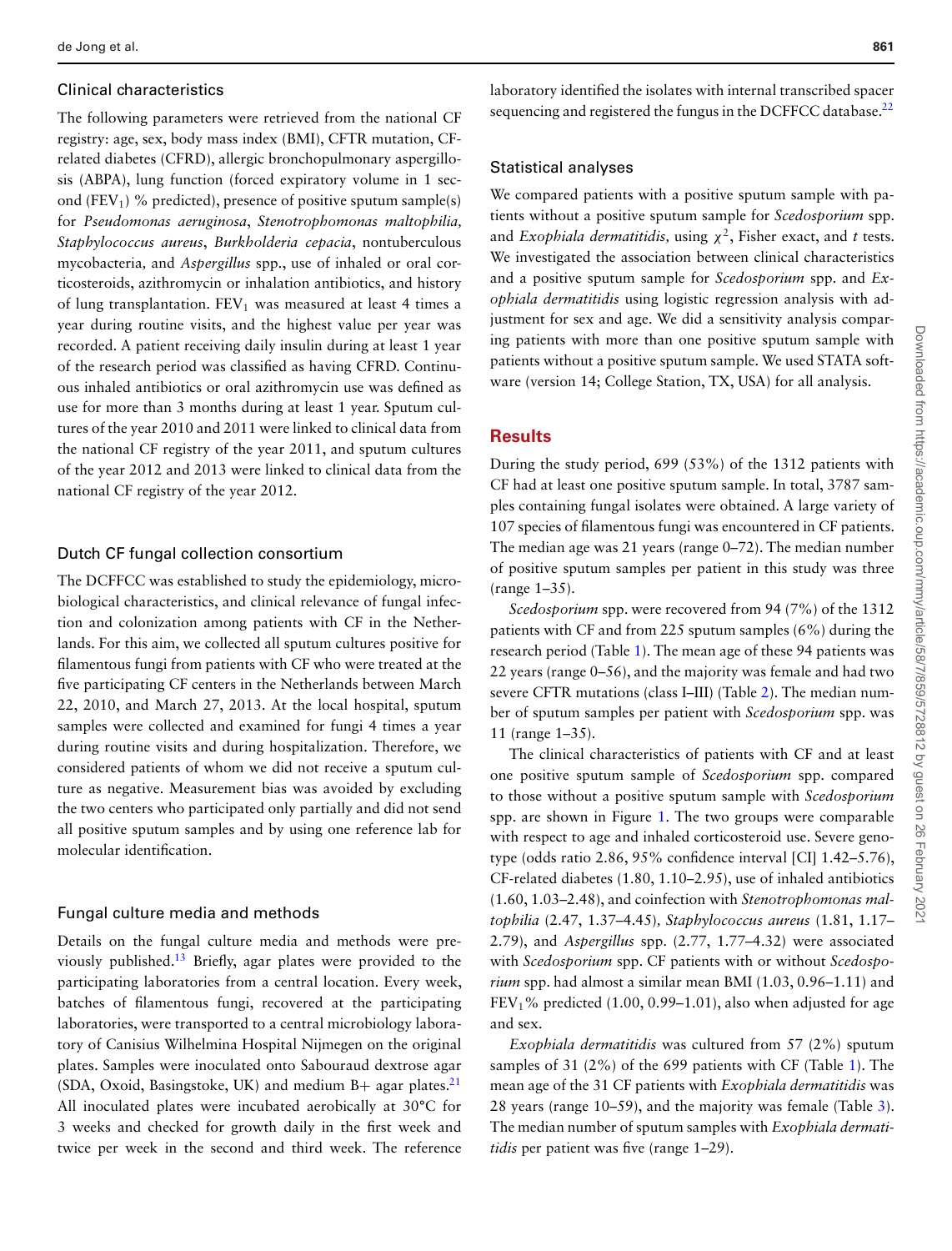#### <span id="page-3-0"></span>**Table 1.** Isolation rate of *Scedosporium* spp. and *Exophiala dermatitides.*

|                                                 | Patients with $CF^a N = 1312$<br>$n\left(\frac{0}{0}\right)$ | Positive sputum samples $N = 3787$<br>$n\ (\%)$ |
|-------------------------------------------------|--------------------------------------------------------------|-------------------------------------------------|
| Total Scedosporium spp.                         | 94(7)                                                        | 225(6)                                          |
| Scedosporium apiospermum                        | 23(2)                                                        | 66(2)                                           |
| Scedosporium boydii                             | 16(1)                                                        | 55(2)                                           |
| Scedosporium ellipsoideum                       | 11(1)                                                        | 27(1)                                           |
| Scedosporium aurantiacum                        | 11(1)                                                        | 19(1)                                           |
| Lomentospora prolificans                        | $4 (-1)$                                                     | $8 (-1)$                                        |
| Scedosporium minutisporum                       | $1 (-1)$                                                     | $1 (-1)$                                        |
| Scedosporium spp. $-$ no species identification | 45(3)                                                        | 49(1)                                           |
| Exophiala dermatitidis                          | 31(2)                                                        | 57(2)                                           |

<span id="page-3-2"></span>aCystic fibrosis.

#### <span id="page-3-1"></span>**Table 2.** Clinical characteristics of patients with *Scedosporium* spp. positive and negative sputum samples.

|                                   | Scedosporium spp. positive $N = 94$<br>$n\ (\%)$ | Scedosporium spp. negative $N = 1218$<br>$n\left(\%\right)$ | $P$ -value <sup><math>a</math></sup> |
|-----------------------------------|--------------------------------------------------|-------------------------------------------------------------|--------------------------------------|
|                                   |                                                  |                                                             |                                      |
| Demographic factors               |                                                  |                                                             |                                      |
| Age, years (mean, SD)             | 22(12)                                           | 21(15)                                                      | 0.345                                |
| Sex, female                       | 53 (56)                                          | 575 (47)                                                    | 0.088                                |
| BMI, (mean, SD)                   | 20(3)                                            | 20(4)                                                       | 0.173                                |
| Genotype, severe CFTR mutationsb  | 83 (89)                                          | 949 (78)                                                    | 0.010                                |
| Disease characteristics           |                                                  |                                                             |                                      |
| CF-related diabetes               | 30(33)                                           | 232(20)                                                     | 0.003                                |
| ABPA                              | 14(15)                                           | 105(9)                                                      | 0.049                                |
| Lung function, $FEV_1$ (mean, SD) | 71(23)                                           | 71(25)                                                      | 0.950                                |
| Microorganisms                    |                                                  |                                                             |                                      |
| Pseudomonas aeruginosa            | 43 (47)                                          | 387 (35)                                                    | 0.020                                |
| Stenotrophomonas maltophilia      | 16(17)                                           | 85(8)                                                       | 0.001                                |
| Staphylococcus aureus             | 43 (47)                                          | 369(33)                                                     | 0.007                                |
| Burkholderia cepacia              | 2(2)                                             | 21(2)                                                       | 0.692                                |
| Nontuberculous mycobacteria       | 3(3)                                             | 15(1)                                                       | 0.150                                |
| Aspergillus spp.                  | 47(51)                                           | 283(26)                                                     | < 0.001                              |
| Medications                       |                                                  |                                                             |                                      |
| Inhalation corticosteroids        | 32(36)                                           | 315 (31)                                                    | 0.370                                |
| Azithromycin                      | 50(56)                                           | 485 (46)                                                    | 0.071                                |
| Inhalation antibiotics            | 48 (52)                                          | 447 (39)                                                    | 0.012                                |

<span id="page-3-3"></span><sup>a</sup>*T*-test for continuous variables, Chi-2 for binary variables and Fisher's exact for binary variables with less than 10 cases.

<span id="page-3-4"></span>bSevere mutations was defined as 2 CFTR mutations from class I-III.

ABPA, allergic bronchopulmonary aspergillosis; BMI, body mass index; CF, cystic fibrosis; CFTR, cystic fibrosis transmembrane conductance regulator; FEV<sub>1</sub>, forced expiratory volume in 1 second.

CF patients with *Exophiala dermatitidis* had more severe genotypes after adjusting for age and sex (3.31, 1.08–10.12), were slightly older (1.03, 1.01–1.06) and were mostly female (2.45, 1.14–5.26) (Fig. [2\)](#page-5-0). *Aspergillus* spp. coinfection (2.12, 1.01–4.45) was more frequently observed in CF patients with *Exophiala dermatitidis* than in those without (Fig. [2\)](#page-5-0). The frequency of co-infections with bacteria, use of medication did not differ between the two groups. CF patients with *Exophiala dermatitidis* had a weak association with the BMI compared to those without *Exophiala dermatitidis*, however, after adjustment for age and sex, BMI and  $FEV<sub>1</sub>%$  predicted were

similar in both groups (1.09, 0.98–1.22 and 0.99, 0.98–1.01, respectively).

Our sensitivity analysis showed similar results in patients with more than one positive sputum sample for *Scedosporium* spp. (Table S1, and Fig. S1). CF patients with and without *Scedosporium* spp. had comparable BMI (1.06, 0.96–1.18) and  $FEV<sub>1</sub>$ % predicted (1.00–0.98–1.01). The number of patients with more than one positive sputum sample for *Exophiala dermatitidis* were too small to do logistic regression, but the comparison of proportions showed similar results as the main analysis (Table S2).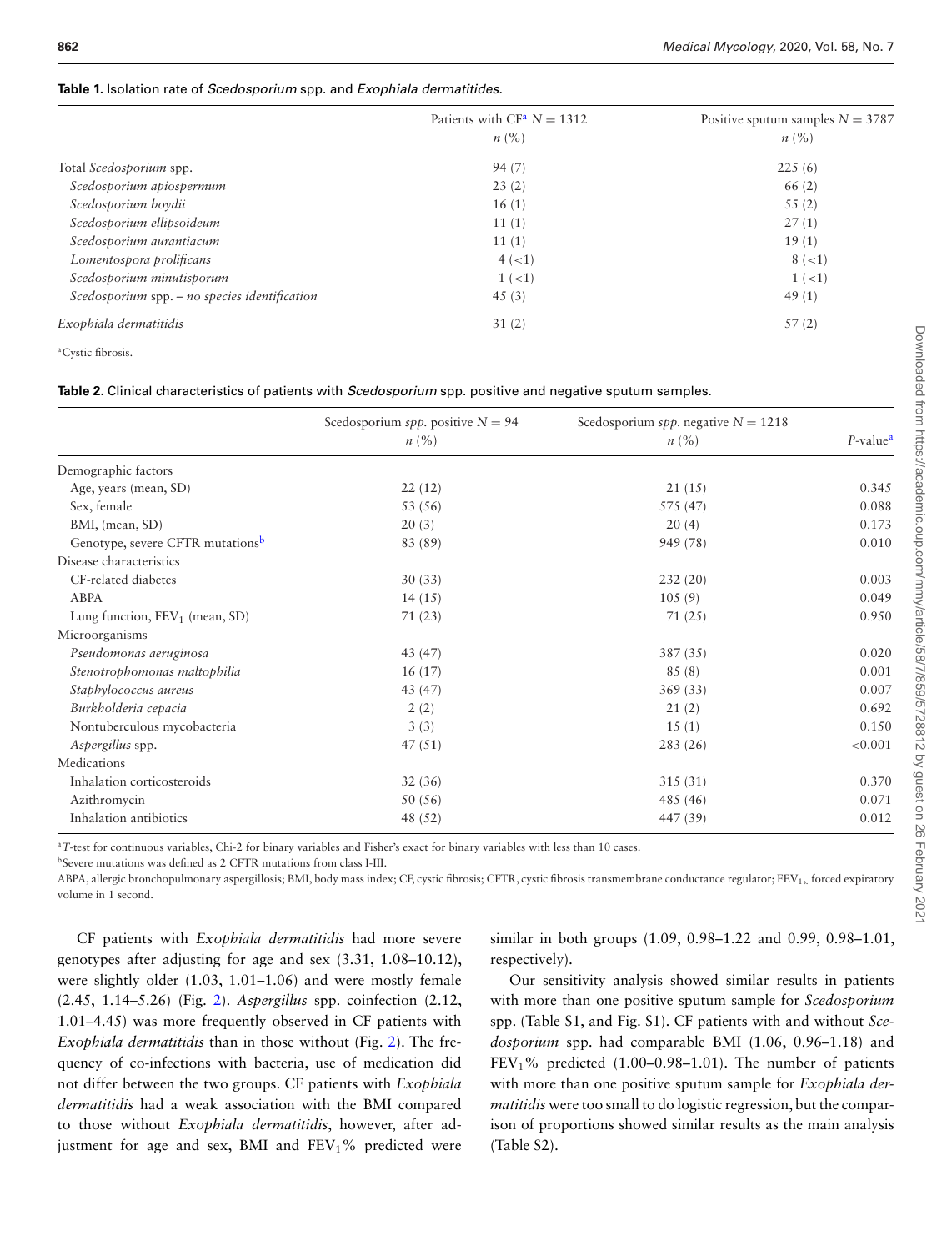<span id="page-4-0"></span>

Figure 1. Clinical factors associated with *Scedosporium species*, odds ratio's unadjusted (red dot) and adjusted for age and sex (blue cross) (N = 1312). ABPA, allergic bronchopulmonary aspergillosi; BMI, body mass index; CFRD,cystic fibrosis related diabetes; FEV<sub>1</sub>, forced expiratory volume in 1 second. This Figure is reproduced in color in the online version of *Medical Mycology*.

<span id="page-4-1"></span>

|                                              | Exophiala dermatitidis positive $N = 31$<br>$n\ (\%)$ | Exophiala dermatitidis negative $N = 1281$<br>$n\left(\frac{9}{6}\right)$ | $P-value^b$ |
|----------------------------------------------|-------------------------------------------------------|---------------------------------------------------------------------------|-------------|
|                                              |                                                       |                                                                           |             |
| Demographic factors                          |                                                       |                                                                           |             |
| Age, years (mean, SD)                        | 28(13)                                                | 21(14)                                                                    | 0.005       |
| Sex, female                                  | 21 (68)                                               | 607(47)                                                                   | 0.025       |
| BMI, (mean, SD)                              | 22(3)                                                 | 20(4)                                                                     | 0.003       |
| Genotype, severe CFTR mutations <sup>a</sup> | 27(87)                                                | 1005(78)                                                                  | 0.246       |
| Disease characteristics                      |                                                       |                                                                           |             |
| CF-related diabetes                          | 6(19)                                                 | 256(21)                                                                   | 1.000       |
| ABPA                                         | 4(13)                                                 | 116(9)                                                                    | 0.529       |
| Lung function, $FEV_1$ (mean, SD)            | 65 (19)                                               | 71(25)                                                                    | 0.167       |
| Microorganisms                               |                                                       |                                                                           |             |
| Pseudomonas aeruginosa                       | 11(37)                                                | 420(36)                                                                   | 0.950       |
| Stenotrophomonas maltophilia                 | 3(10)                                                 | 98 (8)                                                                    | 0.733       |
| Staphylococcus aureus                        | 10(33)                                                | 404 (34)                                                                  | 0.926       |
| Burkholderia cepacia                         | 1(3)                                                  | 22(2)                                                                     | 0.442       |
| Non-tuberculous mycobacteria                 | 1(3)                                                  | 17(1)                                                                     | 0.364       |
| Aspergillus spp.                             | 15(50)                                                | 314(27)                                                                   | 0.005       |
| Medications                                  |                                                       |                                                                           |             |
| Inhalation corticosteroids                   | 15(48)                                                | 330 (31)                                                                  | 0.044       |
| Azithromycin                                 | 18 (58)                                               | 512 (47)                                                                  | 0.208       |
| Inhalation antibiotics                       | 14(45)                                                | 483 (40)                                                                  | 0.551       |

<span id="page-4-3"></span>aSevere mutations was defined as 2 CFTR mutations from class I-III.

<span id="page-4-2"></span>bT-test for continuous variables, Chi-2 for binary variables and Fisher's exact for binary variables with less than 10 cases.

BMI: body mass index, CFTR: Cystic fibrosis transmembrane conductance regulator, CF: Cystic fibrosis, ABPA: allergic bronchopulmonary aspergillosis, FEV1: forced expiratory volume in 1 second.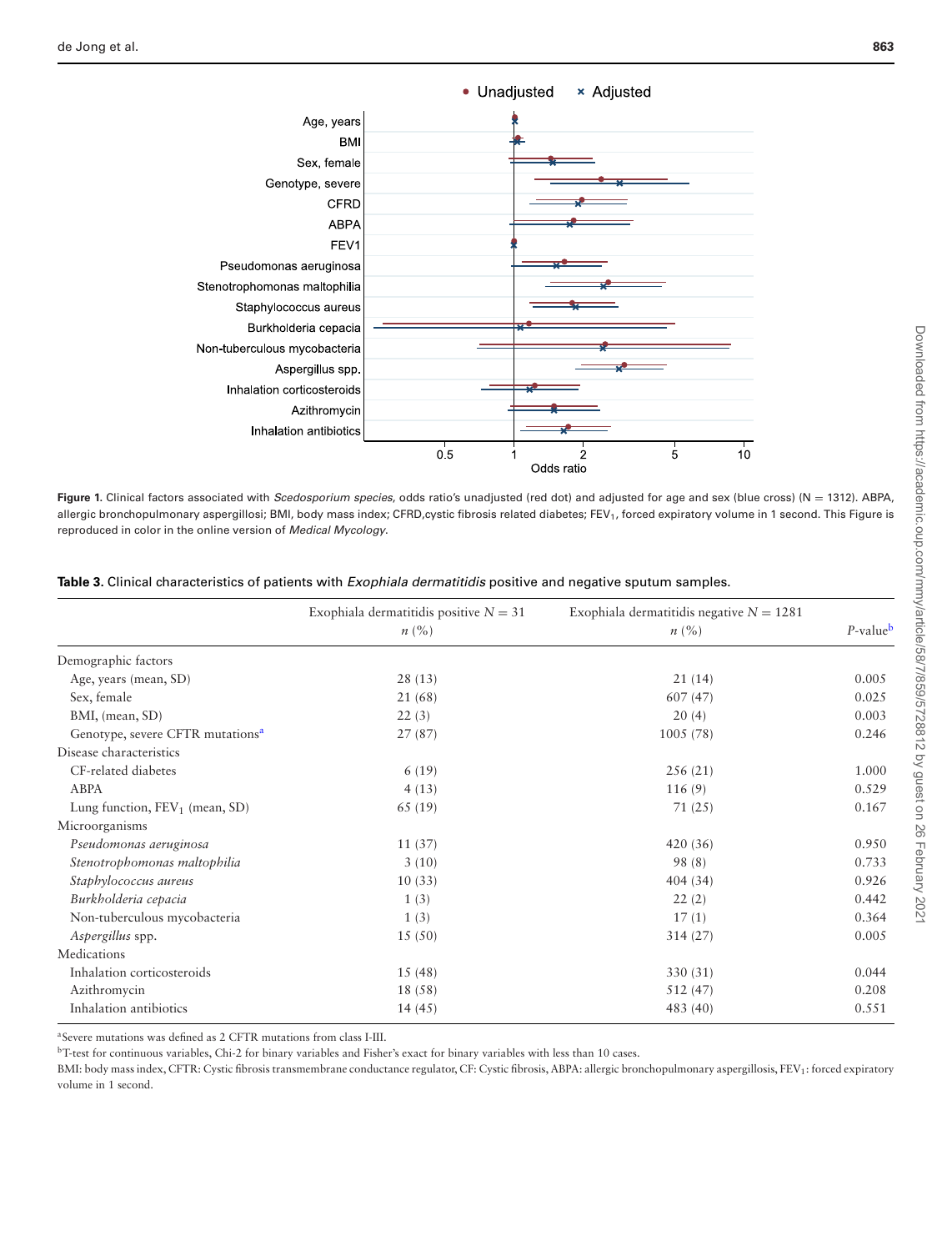<span id="page-5-0"></span>

Figure 2. Clinical factors associated with *Exophiala dermatitidis*, odds ratio's unadjusted (red dot) and adjusted for age and sex (blue cross) (N = 1312). ABPA, allergic bronchopulmonary aspergillosis; BMI, body mass index; CFRD, cystic fibrosis related diabetes; FEV<sub>1</sub>, forced expiratory volume in 1 second. This Figure is reproduced in color in the online version of *Medical Mycology*.

# **Discussion**

We describe the clinical relevance of two species of non-*Aspergillus* filamentous fungi in a national cohort of Dutch CF patients. Our results showed that CF patients with and without *Scedosporium* spp. or *Exophiala dermatitidis* were comparable with regard to BMI and lung function. *Scedosporium* spp. was associated with severe genotype, CF-related diabetes, several microorganisms, and inhaled antibiotics. *Exophiala dermatitidis* was associated with older age, female sex, severe genotype, and *Aspergillus* spp.

Only one other multicenter study determined clinical factors associated with *Scedosporium* spp. isolation in patients with CF.<sup>10</sup> This American retrospective cohort study found that FEV1% predicted was not associated with *Scedosporium* spp. isolation (odds ratio 0.99, 95% CI 0.96–1.04), which is in line with our findings  $(1.00, 0.99-1.01)$ .<sup>10</sup> An Australian single centre study did not find a difference in  $FEV<sub>1</sub>$  between patients with and without *Scedosporium* spp. either.<sup>17</sup> In the study by Hong et al., higher BMI was associated with lower probability of *Scedosporium* spp. in adults (0.90, 0.87–0.91) but not in children (0.96, 0.91–1.01). In comparison, we did not find a difference in BMI in our age-adjusted model (1.03, 0.96–1.11).

Our finding that inhaled antibiotic treatment was associated with positive sputum cultures for *Scedosporium* spp. (1.60, 1.03– 2.48) is in line with findings by Hong et al. (2.01, 1.61–2.52) and Blyth et al. $10,17$  $10,17$  Both previous studies also found this association with other fungi such as *Aspergillus*, suggesting that the

widespread use of broad-spectrum antibiotics has favored the selection and opportunities of growth and colonization of fungi in the respiratory tract.<sup>5</sup>

Blyth et al. and Kaur et al. both suggested that *Scedosporium* colonization/infection occurs less frequently in patients colonized by mucoid *Pseudomonas aeruginosa.*[17,](#page-7-13)[23](#page-7-19) In contrast, we found an indication that *Pseudomonas aeruginosa* occurred more frequently in patients with a positive sputum culture for *Scedosporium* spp. which is in line with Hong et al.<sup>10</sup> Synergistic or antagonistic interactions within the polymicrobial flora colonizing the airways in CF patients have been described, especially for *Aspergillus fumigatus*. [7](#page-7-3) An association between fungi, colonizing bacteria, and antimicrobial use has been observed for *Aspergillus fumigatus*, with increased risk for colonization of *Aspergillus* in combination with *Pseudomonas aeruginosa* and *Burkholderia cepacia*. [7](#page-7-3) The association of *Burkholderia cepacia* co-colonization was not found in our study for *Scedosporium* spp. due to very few *Burkholderia cepacia* co-colonizations, which is in line with Hong et al. $10$  We found an association between the presence of *Stenotrophomonas maltophilia* and a positive sputum sample for *Scedosporium* spp., which has also been found with *Aspergillus fumigatus* in a French single center study.<sup>3</sup>

*Exophiala dermatitidis* has been studied less, which could be due to the fact that routine isolation techniques are insufficient to detect this slow growing fungus in specimens from CF patients and that it needs a prolonged incubation time (of up to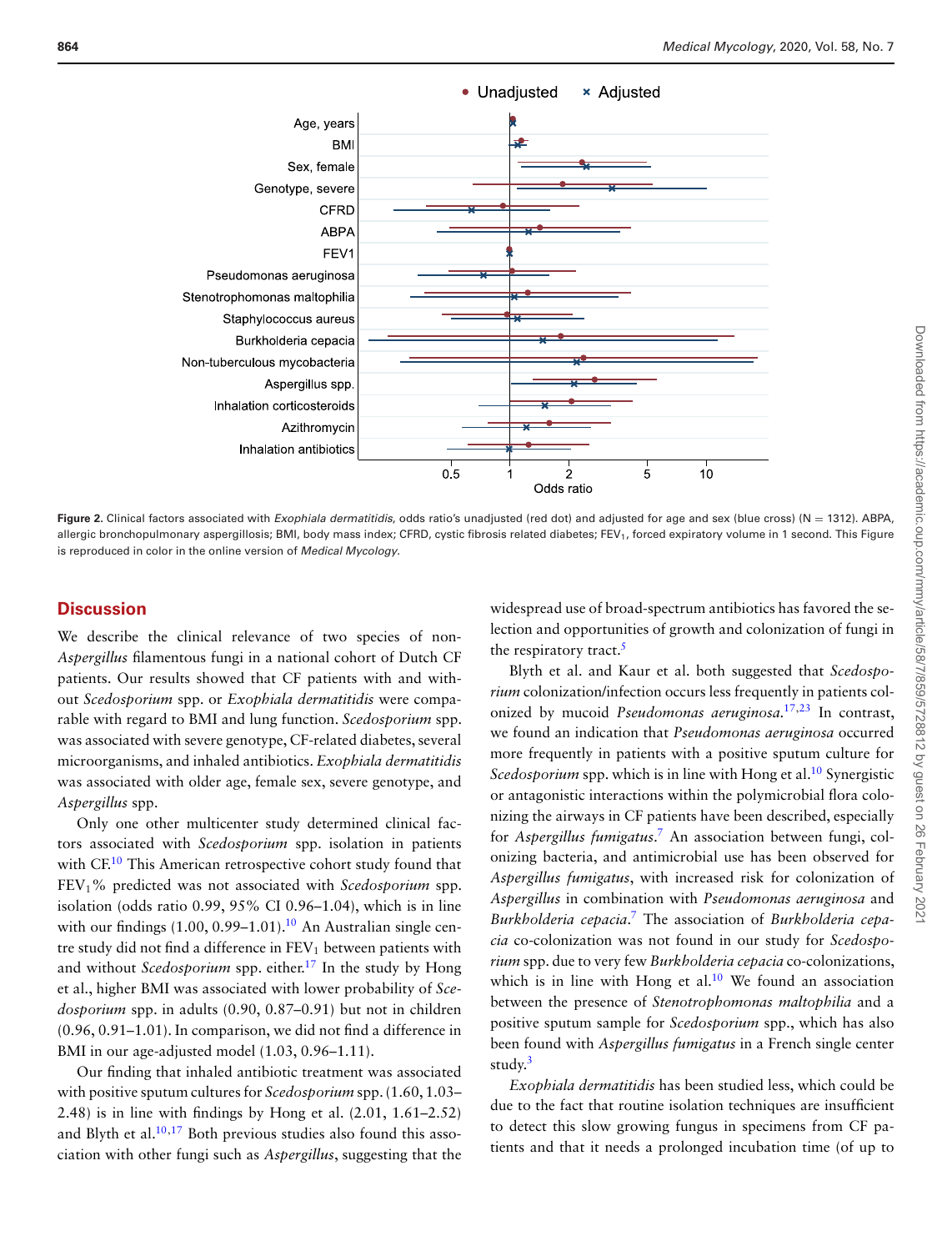4 weeks)[.6](#page-7-10) Lebecque et al. did not find any associations between treatment with continuous antibiotic treatment and colonization with *Exophiala dermatitidis* and neither did we.<sup>15</sup>

It was also suggested that *A. fumigatus* coinfection is associated with an increased risk of *Exophiala dermatitidis* and that *Pseudomonas aeruginosa* is less frequently found in patients with *Exophiala dermatitidis.*[15,](#page-7-11)[24](#page-7-20) In our study, a slight indication was found for the latter. A possible explanation could be that *Pseudomonas aeruginosa* has been reported to inhibit fungal growth by certain extracts from the extracellular mucus.<sup>6</sup>

A strength of this study is that it utilizes data of a large CF cohort followed for 3 years. Many other studies of fungal infection in CF patients have been limited by small sample size, short study time, or lack of correlating clinical details. Using data from a multicenter study improves the external validity of the study. Due to the reference laboratory, uniformity in the culturing, molecular typing and detection of filamentous fungi was assured.

One limitation of the study is that we did not use a *Scedosporium*-selective medium, such as the Scesel + medium, which might have led to an underestimation of the *Scedosporium* spp. positive sputum samples.<sup>25,[26](#page-7-22)</sup> In our study, we used medium B+, which has better bacterial inhibition than the routinely used Sabouraud followed by polymerase chain reaction based identification. We did not have clinical data from the national CF registry for the whole study period. Therefore, we used clinical data from 2011 and 2012 as a proxy. This could have let to misclassification bias. In patients with CF, the lung function and BMI usually decrease over time, because disease progresses. Therefore, the clinical parameters (such as lung function) of 2011 are likely to be worse for the cases with *Scedosporium* spp. and *Exophiala dermatitidis* identified in 2010, than they actually were in 2010, so the impact of a positive sputum culture could be overestimated in these patients. Only three new cases with *Scedosporium* spp. were identified in 2013, so this will have had little impact. Detection bias may have occurred in sicker patients who had more respiratory tract cultures per quarter compared to other patients. Increased respiratory sampling in this group may have led to a higher fungal yield, providing an overestimation of the association between decreased lung function and filamentous fungi. We aimed to correct for differences in the number of (outpatient) clinic visits by analysing unique patients instead of analysing the number of sputum samples. Finally, it could be that the number of patients with *Scedosporium* spp. or *Exophiala dermatitidis* was not big enough to show slight differences.

In clinical practice, although there was no association with FEV<sub>1</sub> and BMI, *Scedosporium* spp. or *Exophiala dermatitidis* may still be important at an individual level. For example, *Scedosporium apiospermum*, *Scedosporium prolificans,* and *Scedosporium auranticum* were suggested as emerging pathogens among immuno-compromised patients and in immuno-competent patients with a chronic lung disease.<sup>11[,27,](#page-7-23)[28](#page-7-24)</sup> It has also been suggested that the presence of *Scedosporium*

*apiospermum* in the respiratory tract is clinically relevant because it may trigger an inflammatory response that can manifest as an allergic bronchopulmonary disease.<sup>9</sup> Furthermore, *Scedosporium species* are reportedly difficult to treat because of their resistance to antifungal agents, with *Scedosporium prolificans* being the most resistant.<sup>22,[29](#page-7-25)</sup> However, since the prevalence of filamentous fungi is very high among patients with CF and resistance is a serious problem, it becomes increasingly important to identify the individual patient who requires antifungal treatment.<sup>13</sup> A careful selection of patients is necessary to avoid unintentional selection of more viable but resistant fungi in the respiratory system. $30$  We believe that watchful waiting in the case of positive cultures with *Scedosporium* spp. and *Exophiala dermatitidis* in CF is warranted because starting, switching, and stopping azole therapy has the potential risk of selecting for resistant fungal species with wild-type fitness.<sup>30</sup>

Our study showed that CF patients with and without *Scedosporium* spp. or *Exophiala dermatitidis* were comparable in terms of clinical parameters, that is, BMI and lung function, suggesting that *Scedosporium* spp. and *Exophiala dermatitidis* are probably no major pathogens for CF patients on a population level. These findings should be confirmed in a larger study.

As the prevalence of filamentous fungi in the sputum of patients with CF is very high, greater understanding of epidemiologic trends, risk factors, and pathogenicity of filamentous fungi in the respiratory tracts of patients with CF is needed to develop evidence based management guidelines. This study suggests that in general, it seems wise to withhold antifungal treatment when encountering *Scedosporium* spp. or *Exophiala dermatitidis* in patients with CF.

## **Supplementary material**

Supplementary data are available at *[MMYCOL](https://academic.oup.com/mmy/article-lookup/doi/10.1093/mmy/myaa003#supplementary-data)* online.

# **Acknowledgments**

We thank our collaborators of the Dutch Cystic Fibrosis Fungal Collection Consortium\*. This work was supported by the Dutch CF Foundation. The funding source had no involvement in study design and collection, analysis, and interpretation of data. They did not influence the writing of the report or the decision to submit the article for publication.

## Declaration of interest

P.E.V. reports grants from Gilead Sciences, grants from MSD, grants from Pfizer, grants from F2G, nonfinancial support from OLM, nonfinancial support from IMMY, outside the submitted work. J.F.M. reports grants from Scynexis, Gilead Sciences, United Medical, and TEVA, outside the submitted work. The other authors report no conflicts of interest. The authors are responsible for the content and writing of the paper.

# **References**

- <span id="page-6-0"></span>1. Elborn JS. Cystic fibrosis. *Lancet*. 2016; 388: 2519–2531.
- <span id="page-6-1"></span>2. O'Sullivan BP, Freedman SD. Cystic fibrosis. *Lancet*. 2009; 373: 1891–1904.